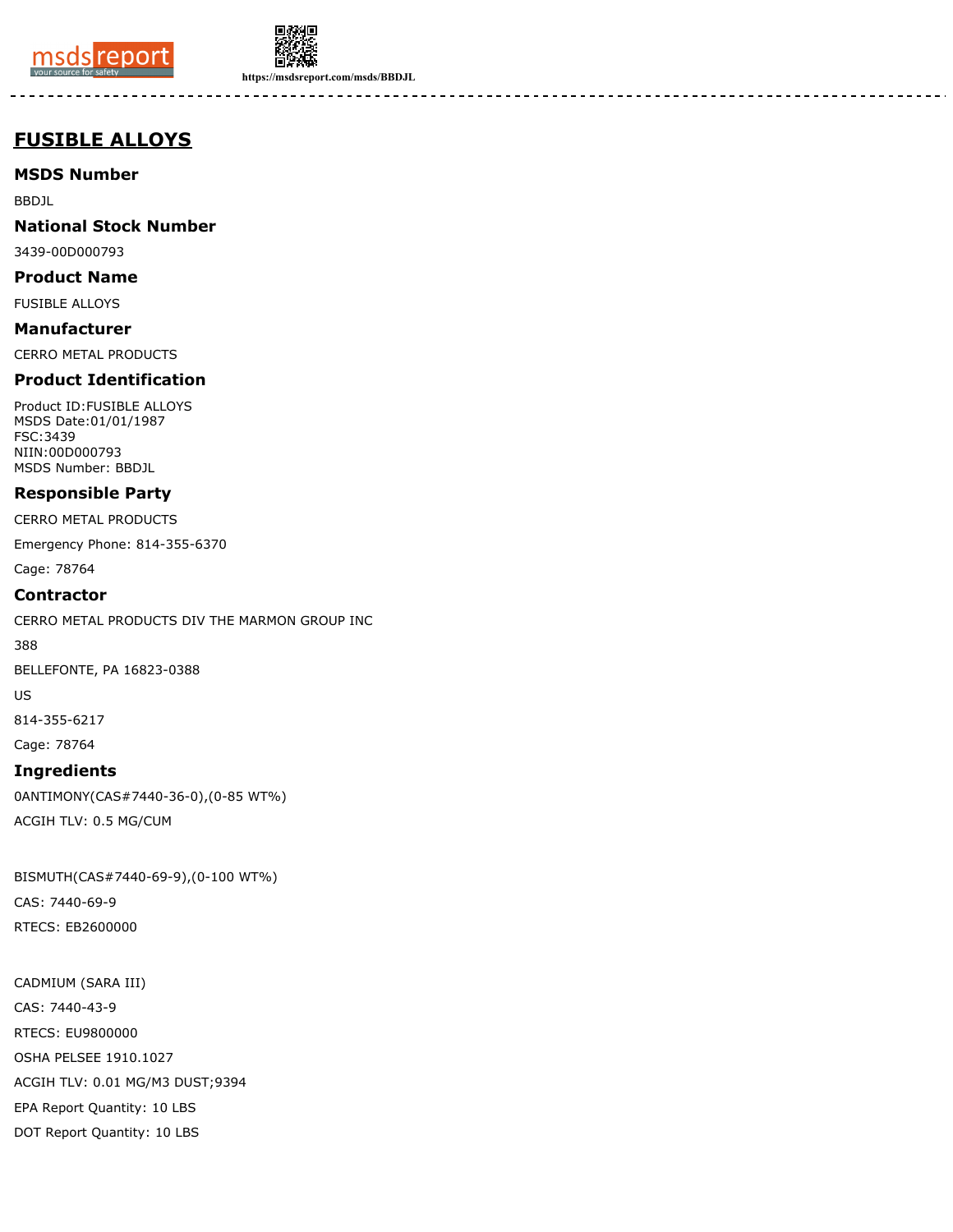



**https://msdsreport.com/msds/BBDJL**

INDIUM

CAS: 7440-74-6 RTECS: NL1050000 OSHA PEL0.1 MG/M3 ACGIH TLV: 0.1 MG/M3; 9192

LEAD (SARA III)

CAS: 7439-92-1

RTECS: OF7525000

OSHA PEL0.05 MG/M3;1910.1025

ACGIH TLV: 0.15 MG/M3;DUST 9192

EPA Report Quantity: 1 LB

DOT Report Quantity: 1 LB

#### **Hazards**

Effects of Overexposure:ANTIMONY,ARSENIC,CADMIUM CAUSE HEADACHE,VOMITING,ETC;LEAD IS TOXIC;TELLURIUM,THALLIUM,TIN,"SUPP"

#### **First Aid**

First Aid:BURNS FROM MOLTEN METAL SHOULD BE TREATED AS BURN FROM HOT GREASE; IF OVEREXPOSURE IS SUSPECTED EMPLOYEES SHOULD BE REMOVED FROM AREA & PHYSICIAN CONSULTED; INGESTION OF APPRECIABLE QUANTITIES OF ALL OY IS UNLIKELY TO OCCUR.

#### **Fire Fighting**

Extinguishing Media:NONE Fire Fighting Procedures:NEVER USE WATER AS AN EXTINGUISHING MEDIA NEAR MOLTEN METAL. Unusual Fire/Explosion Hazard:NONE

#### **Accidental Release**

Spill Release Procedures:NO SPECIAL PRECAUTIONS ARE REQUIRED. SCRAP ALLOY CAN BE RECLAIMED FOR REUSE.

# **Handling**

Handling and Storage Precautions:WASH HANDS THOROUGHLY BEFORE EATING,SMOKING OR APPLYING COSMETICS.

# **Exposure Controls**

Respiratory Protection:NIOSH-APPROVED DUST OR FUME RESPIRATOR Ventilation:YES Protective Gloves:HEAT-RESISTANT Eye Protection:RECOMMENDED. Other Protective Equipment:PROTECTIVE CLOTHING. Supplemental Safety and Health MSDS DATED 11-12-85. OTHER INGRED INCLUDE:ARSENIC,COPPER,GALLIUM,TELLURIUM,THALLIUM,TIN,SILVER,ZINC. "EFF OF OVEREXPOSURE":SILVER & ZINC ARE POTENTIAL CANCER CAUSING AGENTS.

# **Chemical Properties**

HCC:N1 Appearance and Odor:SOLID,METALLIC GRAY,ODORLESS

# **Stability**

Stability Indicator/Materials to Avoid:YES NONE Stability Condition to Avoid:NONE Hazardous Decomposition Products:FUMES & VAPORS ARE VERY COMPLICATED TO